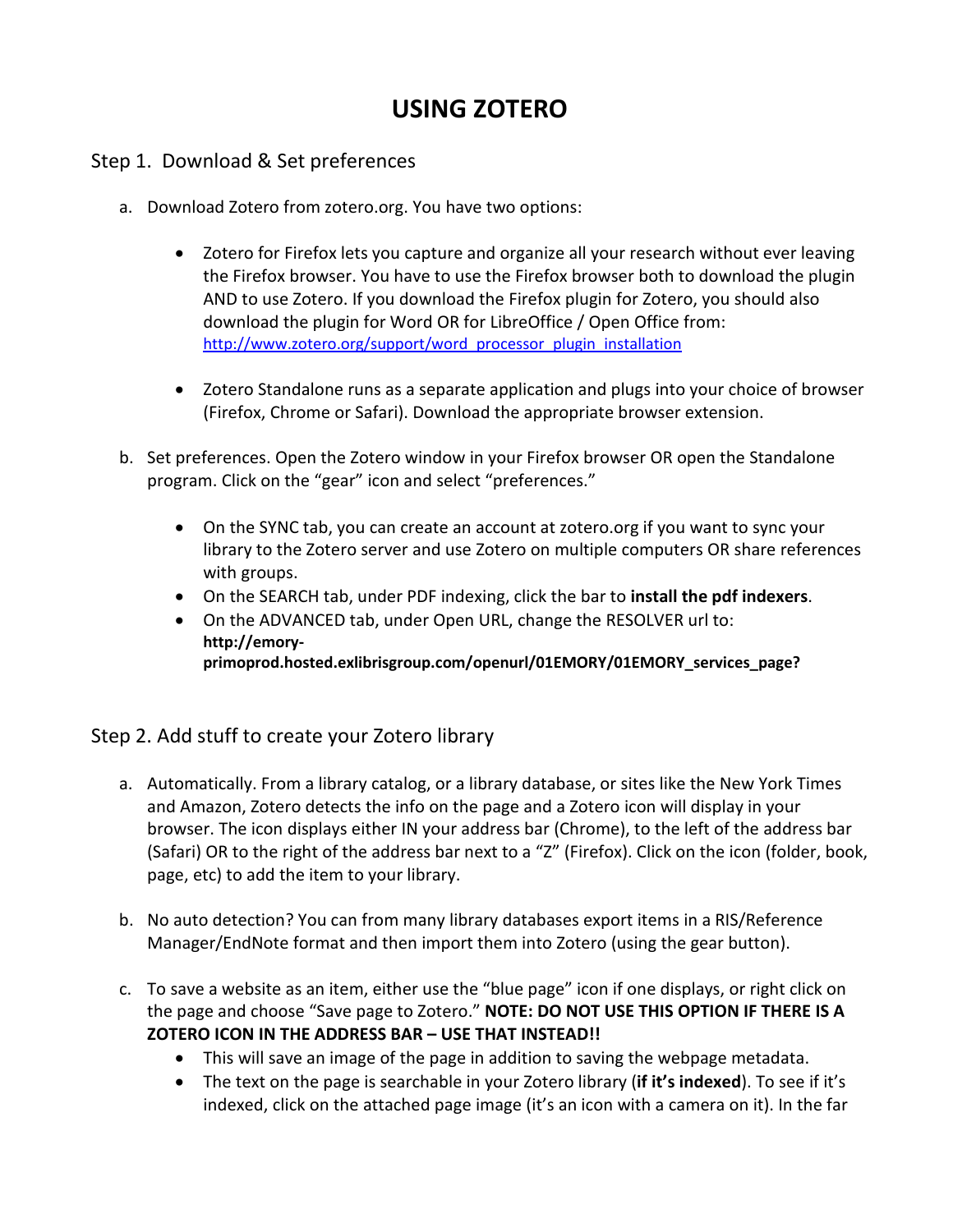right column in your Zotero library, you'll see the file information. If it says "Indexed: NO", right click the highlighted item (in the center column) and choose "re-index item." If the information on the right changes to "Indexed: Yes" then the text on that saved page is now searchable in your library.

- d. Add a reference using **a DOI, ISBN, PMID number**: From your Zotero library, click on the "magic wand" icon. Type the number in the box that opens and hit enter. A reference will be added if Zotero can find a matching number.
- e. To add a reference by hand, click on the green plus button in Zotero. Choose the type of item and add the data in the column on the right.
- f. You can attach files to the items in your library. To do so, either choose the paper clip icon at the top of the library OR right click on the item in your library and choose "attach file."
- g. **YOU CAN ALSO DRAG AND DROP A PDF** into Zotero. Then you right click on the pdf and choose "Retrieve metadata for PDF." If there IS metadata attached to the PDF, Zotero can create a reference from the PDF and attach the PDF to the reference.
- h. Some pdfs will become searchable in your library. They must be capable of being indexed however.
	- To see if they are indexed, click on the pdf in your library. In the far right column in your Zotero library, you'll see the file information. If it says "Indexed: NO", right click the highlighted item (in the center column) and choose "reindex item." If the information on the right changes to "Indexed: Yes" then the text of the pdf is now searchable in your library.

#### Step 3. Organize and Annotate your library

- a. **Create Collections** a collection is a group of references by clicking the folder icon at the top left of the Zotero window. Drag and drop items from whole library into collection (**an item can appear in more than one collection)**. OR import an item into Zotero while this collection is open/highlighted.
- b. **Add tags**. Select an item, and in the right column, select the "tags" tab.
	- Your tags display in the left column of your library.
	- You can hide or show the tag display.
	- If you click on a tag in the left column, it will show you only the items in your library with that tag.
	- Deselect the tag by clicking on it again.
- c. **Take notes**. Select an item, right click and choose "add note." You can also add standalone notes. Notes are searchable in your library.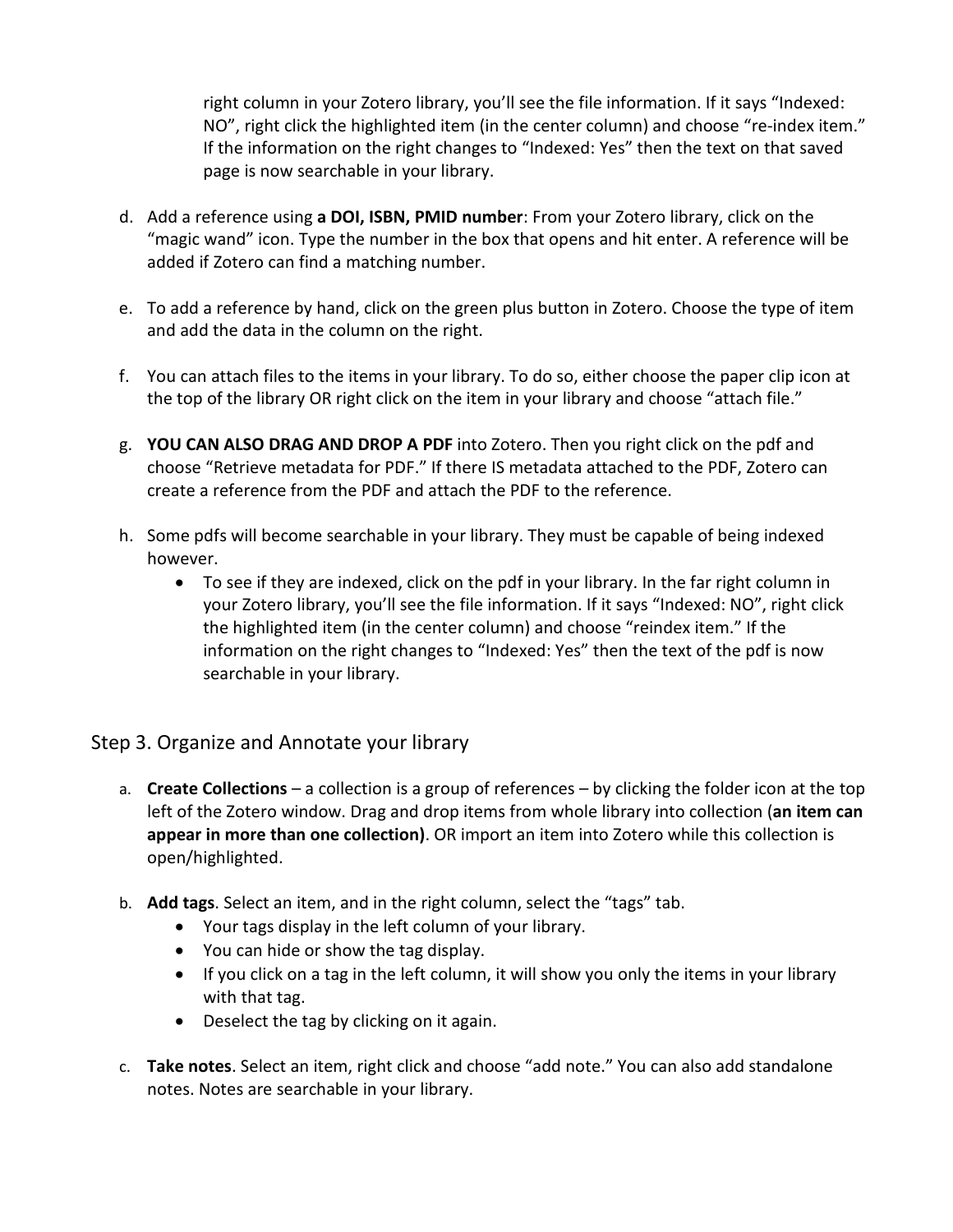d. **Search your library**. Use the search box at the top, or click the magnifying glass to get to advanced search.

### Step 4. Write with Zotero

- a. The Word plugin adds a toolbar to Word. In the Word tabs, it's under "Add-Ins." On Mac Word 2011 and later, it's a free-floating toolbar. In older versions of Mac Word it's under the scroll icon after "Help" in the top menu bar.
- b. To insert a citation, click the first toolbar button, "Zotero Insert Citation." Zotero will prompt you to choose a bibliographic style. Then search for the citation you want and click OK to insert it into the document.
- c. Once you've added all your references, place your cursor at the end of the document and press the third toolbar button to insert the bibliography. **Always check to make sure the bibliography is correct!**
- d. You can also drag & drop Zotero references into a Google Document or Word (or any text field in a web page) to create a formatted bibliography entry.
- e. You can also create a bibliography if you select references or a folder in your Zotero library, right click to save as RTF, HTML file, or Save to clipboard to paste into any text field, or to print.

## Step 5. Syncing to the Zotero Server / Group libraries / Collaboration

- a. If you sync your library to the Zotero server, you can access it from multiple computers. The Zotero server provides synchronization, group collaboration, and web access services for Zotero library metadata (bibliographic information), notes, and tags. Zotero server accounts are free. Zotero File Storage is an optional service that adds support for attached files like PDFs, images, and web snapshots to the Zotero server services. To sync, you need to create an account at zotero.org.
	- Open your library.
	- Click on the "gear" icon and select "preferences."
	- Click on the SYNC tab.
	- Click on the "Create Account" link. Create your account and then add the username and password information to the SYNC tab.
	- You can sync up to 300 MB of attached files to the Zotero server free. After that you have to pay for storage.
- b. If you want to share items from your library with others, you can create a Group Library. You need to have a Zotero account to do this. At the top left of your Zotero library, there is an icon with two people, "new group." Click on that to create a group library. You can invite others to